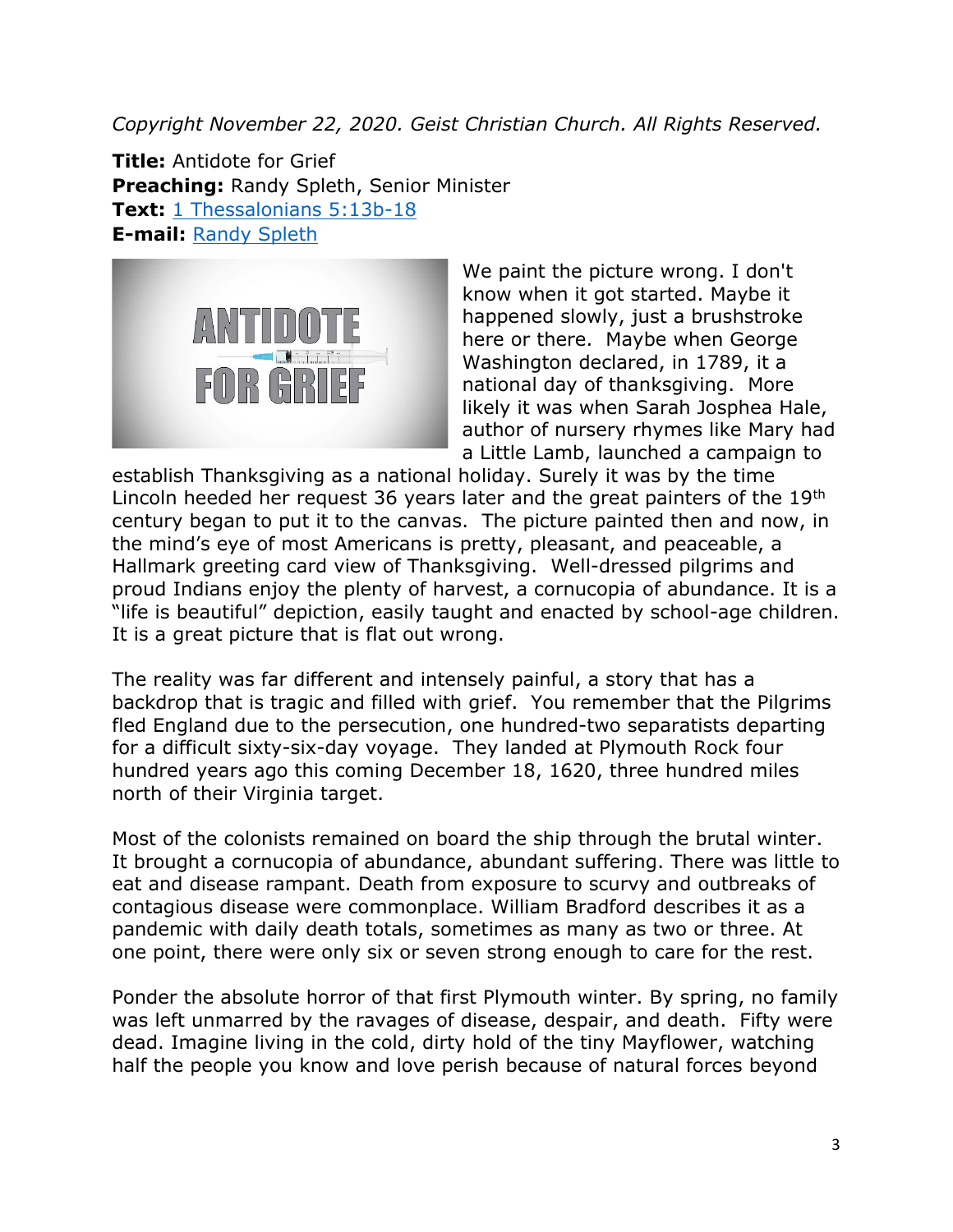your control. There was so much suffering and sadness, it is hard to imagine the misery they endured. $<sup>1</sup>$ </sup>

With apologies to Hallmark and well-meaning grade schoolteachers, the Pilgrims seated at that first Thanksgiving table were haggard survivors exhausted men and women still thin and weak, wearing little more than rags. They were grateful to have survived but looming over whatever happy feelings they experienced were incredibly deep measures of grief and sorrow. Somehow, they were able to choose gratitude over bitterness, thanksgiving over self-pity. They realized what scripture teaches. Thanksgiving is the antidote for grief. They knew to "Rejoice always, pray without ceasing, give thanks in all circumstances; for this is the will of God in Christ Jesus for you." (1 Thessalonians 4:16-18)

I shared this image with you not to destroy a cherished and well-crafted picture of Thanksgiving, but rather to suggest that we have more in common with our pilgrim ancestors this year than ever before. We too have suffered a terrible year of sorrow and loss and approach our day of Thanksgiving grieving.

Perhaps you have not thought of it this way. Grief too often is described as an individual, personal emotion, the pain we feel when love is stopped. We grieve the loss of a loved one, a father or a mother, a husband or wife, or a child. In that loss, love is taken away. Each year, many approach Thanksgiving and Christmas without a family member or friend for the first time. This year of course is no different although we also know that over 250,000 people have died, unexpectedly taken by the coronavirus. Many more grieve the loss of loved ones this Thanksgiving.

But we grieve not just the loss of a person**.** Grief is an emotional response to any loss. The loss of home, jobs, support systems, relationships, health, pets, even a sense of security and safety. And just like the pain of giving up a loved one, there is pain with these losses.

All of these individual losses are present each thanksgiving but of course more so this year. Something on this list connects with all of us.

But grief isn't just individual. It can be communal and while this year feels unique, there have been times you can recall when we grieved as a nation when we recognized together the suffering of our collective humanity in a tragedy. The nation grieved in 1986 as we watched the tragedy of the space shuttle *Challenger* crew taken from us. We grieved as a nation in 2001 by the televised deaths of thousands of innocent civilians in terrorist attacks on 9/11.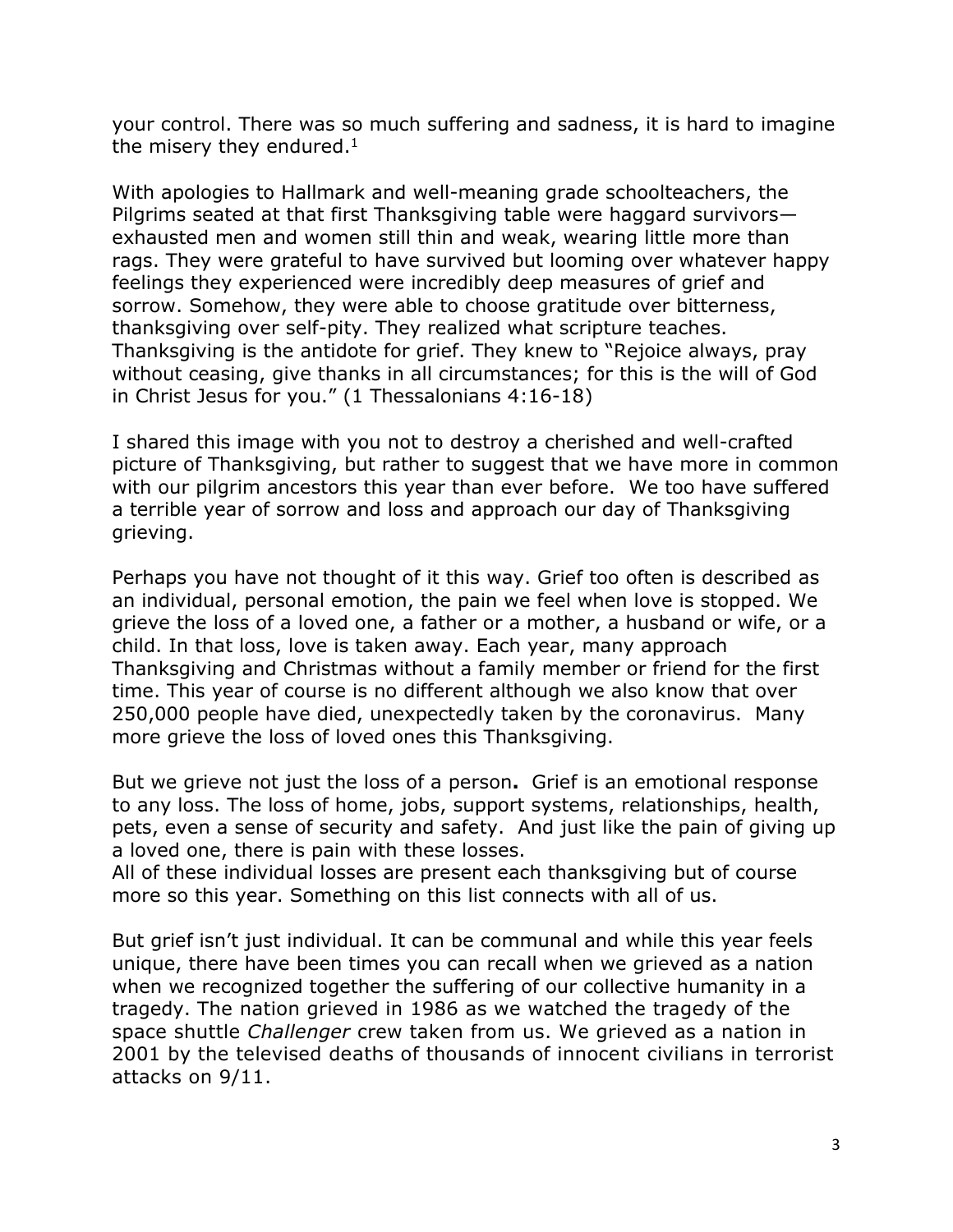And this year, we grieve together as a nation a year of the unexpected tragedy in the pandemic, a vulnerable, inadequate healthcare system, a country filled with terrible social unrest, and a democratic structure and election which threatened our core values.

We grieve a year of losses. Lost lives, lost jobs, lost celebration, lost trips, lost security, and certainly, lost identity. All that we grieve needs to be acknowledged because there is no healing until grief gets named. As Shakespeare so ably penned in Macbeth. "Give sorrow words; the grief that does not speak will whisper in your heart until it breaks." <sup>2</sup>

Somehow, I believe that the pilgrims knew this. Perhaps Bradford led them in their honest assessment of their losses. We don't know that any more than we know the full menu of the thanksgiving table. But I believe that they acknowledged their year of profound loss and then, sought an antidote for their grief-- thanksgiving. They knew what scripture gives testimony. Gratitude and thanksgiving rejoice in the knowledge that God is everpresent in every time of need and will restore and heal us. They named their grief and then gave thanks knowing that "The Lord is near to the brokenhearted and saves the crushed in spirit." (Psalm 34:18) They remembered, along with Job that God is God and God alone "... binds up and gives relief; … His hands also heal." (Job 5:18) They recalled the promises that the Lord presented through Isaiah. "Do not fear, for I have redeemed you; I have called you by name, you are mine. When you pass through the waters, I will be with you; and through the rivers, they shall not overwhelm you; when you walk through fire you shall not be burned, and the flame shall not consume you. For I am the Lord your God, the Holy One of Israel, your Savior" (Isaiah 43:1b-3a).

"Surely that Savior has born our griefs and carried our sorrows…" (Isaiah 53:4 KJV) It is no wonder that they embraced Paul's admonition to the church in Thessaloniki, themselves grieving the loss of community and facing fierce opposition from Romans civic leaders, "Rejoice always, pray without ceasing, give thanks in all circumstances; for this is the will of God in Christ Jesus for you." (1 Thessalonians 5:16-18)

They understood the true antidote to grief is thanksgiving. Gratitude is a call to remember who God is and what God has done and will do. Thanksgiving is a posture, a way of living that remembers that God is good, and God is for us. And if God is good, we are blessed beyond imagination and if God is for us, then nothing can separate us from that goodness, certainly not hardship or distress, a winter of famine and death, or a year of pandemic, politics, and protests. Thanks be to God that nothing can separate us from his love in Christ Jesus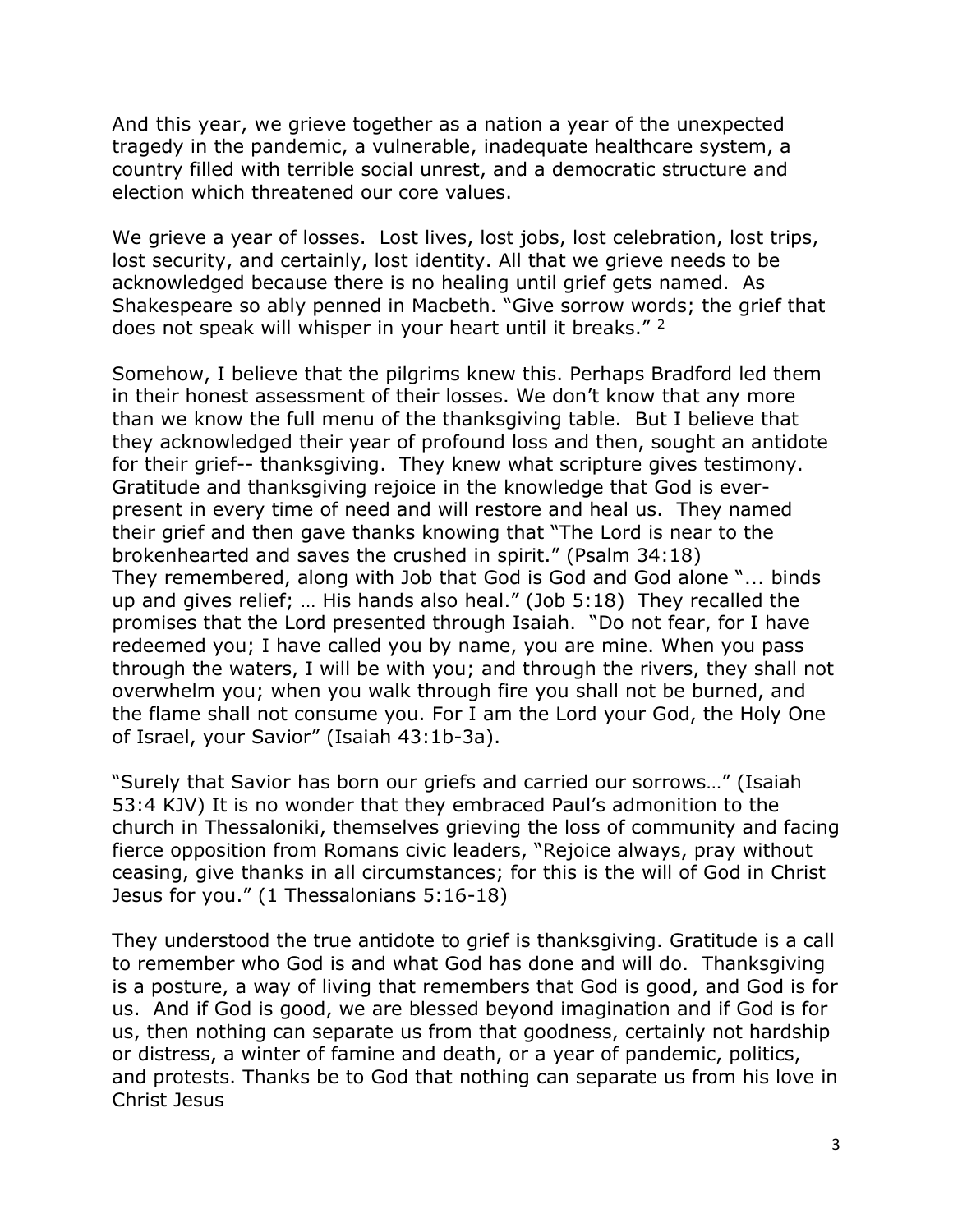The pilgrims named their grief and then named this truth. And so should we. For every grief, gratitude should be offered, for every trial, a word of thanks lifted up to God because thanksgiving is the antidote for grief. What do you grieve? There is off-setting gratitude. What have you lost this year? As great as that loss is, there is something greater. Thanksgiving.

This year more than ever, we are like pilgrims who approached the first Thanksgiving grieving. They model the behavior needed to consider all that we've experienced. Thanksgiving. We need to gather not just to count the Lord's blessings, but to take stock of how we are feeling, naming and claiming our losses, not just that we can't gather in big family groups. We need to put in words all of the grief we are experiencing, some obvious and some subtle, then give thanks. That is how we can discover the joy of the antidote.

Over the months that we have been challenged by our pandemic, I have found myself singing a familiar hymn. I mentioned earlier to staff and they know the story behind it You likely do too. But it is always worth telling.

Its author is Martin Rinkhart. Rinkhart was born a cooper's son in Eilenburg, Saxony. Rinkhart enjoyed a good education, eventually graduating from Leipzig in theology. Like the other Martin, Martin Luther, Rinkhart was a good musician and entered the ministry as a Lutheran cantor, then as a deacon in Eisleben. In 1617, he returned to his home as archdeacon of Eilenburg.

The next year, the horrors of the Thirty Years War began. At the same time, Eilenburg was a good place to be and a bad place to be. It was a good place to be because it was a walled city that became a refuge for the war-ravaged population. It was a bad place to be because, in a fortified city, disease can run rampant. For some time, Rinkhart was the only pastor in Eilenburg because the others had fled or died. It is reported that in 1637 a great pestilence swept through the city that left 8,000 dead, including Rinkhart's wife. Amid his grief, Rinkhart conducted nearly 5,000 funerals, sometimes leading as many as 40 or 50 per day.

At the end of the war, Rinkhart did something amazing. He published a hymn, one that the church has sung for centuries since. You know it. *Now thank we all our God, with heart and hands and voices, Who wondrous things has done, in Whom this world rejoices; Who from our mothers' arms has blessed us on our way With countless gifts of love, and still is ours today.*3